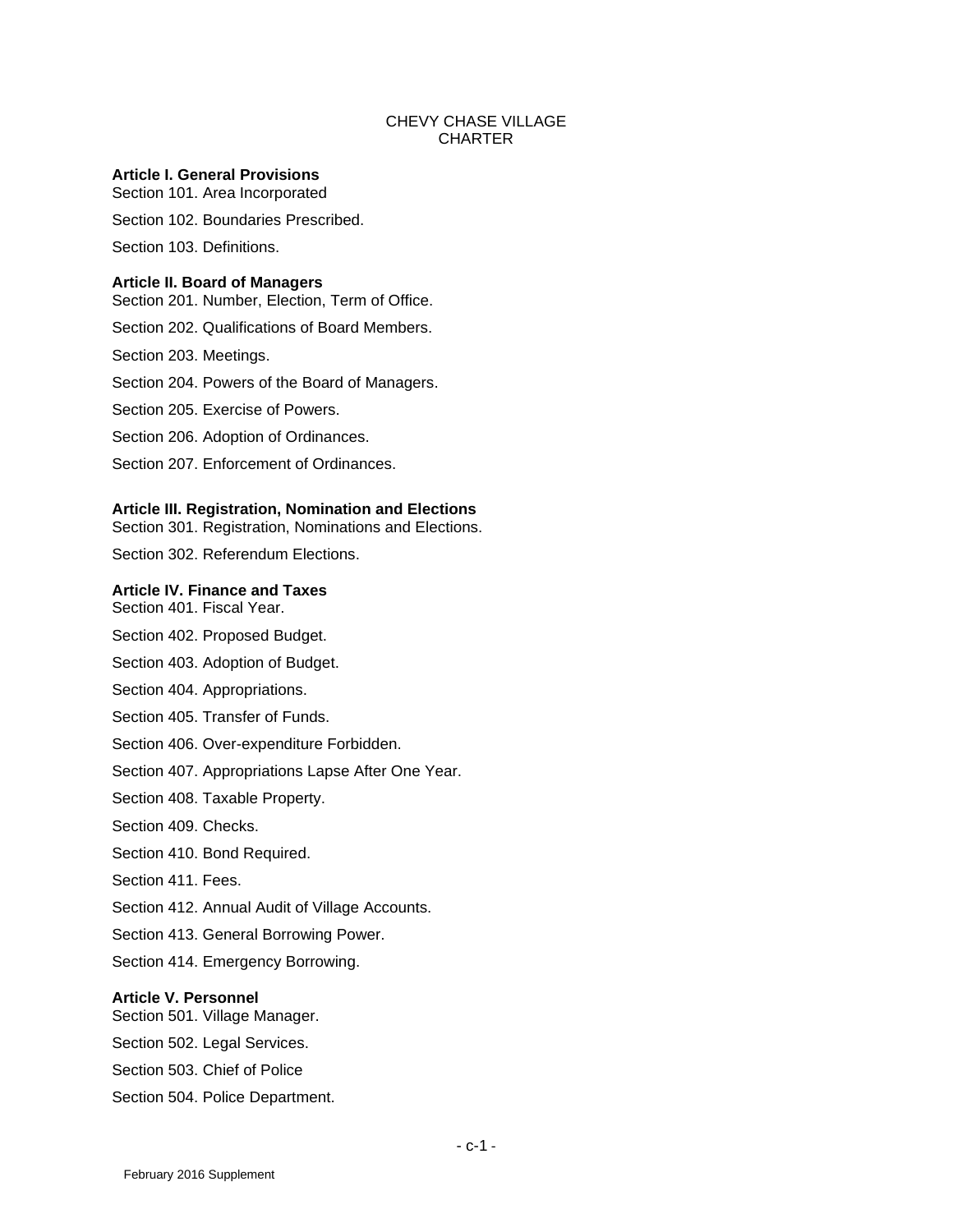Section 505. Retirement and Pension Systems.

#### **Article VI. Public Ways and Sidewalks.**

Section 601. Control of Public Ways.

### **Article VII. Special Assessments.**

Section 701. Special Assessments for Specific Projects.

### **Article VIII. Miscellaneous Provisions.**

Section 801. Saving Clause.

Section 802. Succession Clause.

# ARTICLE I. GENERAL PROVISIONS

# **Section 101. Area Incorporated.**

The inhabitants of sections 1, 2, part of 1(a), 6, and 7 of the Village of Chevy Chase, Montgomery County, Maryland, are hereby constituted and continued as a body corporate and specifically a municipal corporation as that term is used in the laws of the State of Maryland, by the name of "Chevy Chase Village," with all the powers and privileges of a body politic and corporate authorized under Article XI-E of the Constitution of Maryland, and by that name may have perpetual succession, sue and be sued, plead and be impleaded in any court of law or equity, have the use of a common seal, enact and adopt ordinances, resolutions, or bylaws necessary to exercise the authority of the Village, and hold real, personal and mixed property when the best interests of the Village so demand.

(Mont. Co. Code 1965, Sec. 52-1; 1914, ch. 610, Sec. 1; 1947, ch. 812, Sec. 76; 1951, ch. 251, Sec. 1; Res., 8-29-72; Chevy Chase Village Charter Amend. 15-1.)

# **Section 102. Boundaries Prescribed.**

The corporate area and limits of the Village shall be as they existed immediately prior to the effective date of this section, subject to all rights, reservations, limitations and conditions as may be set forth in all prior resolutions of annexation and in the Charter of the Village in effect immediately prior to the effective date of this section, and as they may be hereafter amended as provided by law. The courses and distances showing the exact corporate limits of the Village shall be filed at all times in the office of the Village Manager, to be reasonably available for public inspection during normal business hours.

(Mont. Co. Code 1965, Sec. 52-2; 1947, ch. 812, Sec. 77; 1951, ch. 251, Sec. 1; Res., 8-29-72; Chevy Chase Village Charter Amend. 11-01-07, 12-10-07; Chevy Chase Village Charter Amend. 15-1.)

# **Section103. Definitions.**

For the purpose of this Charter, the following terms, wherever they appear in the Charter, shall have the meanings stipulated in this section:

(a) *Board*. The Board of Managers of Chevy Chase Village, the governing body created to exercise authority and to carry out the duties as set forth in this Charter.

(b) *Chevy Chase Village* or *Village*. The municipal corporation Chevy Chase Village herein created.

(c) *Corporate area*. The boundaries of the municipal corporation Chevy Chase Village herein created.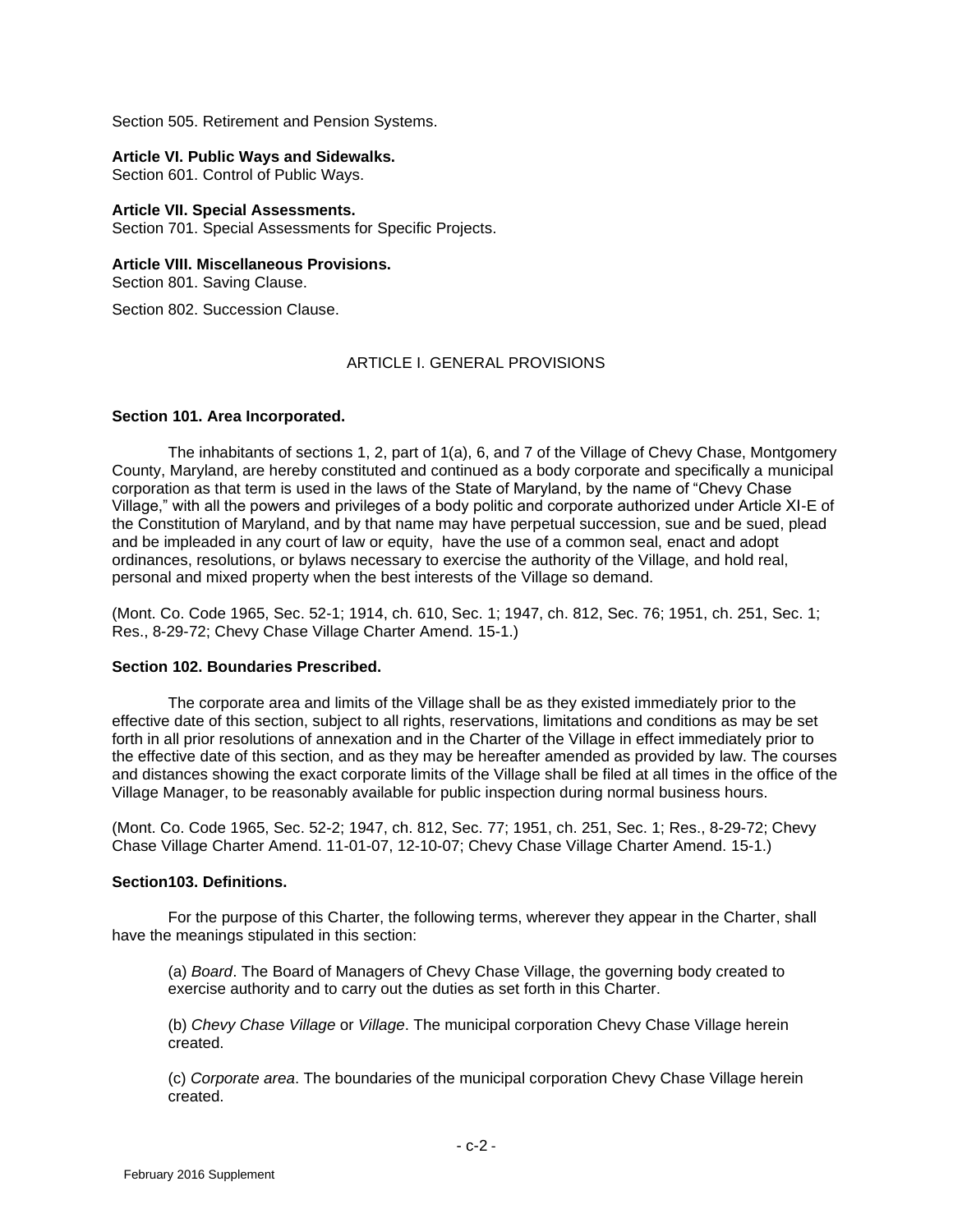(d) *County*. Montgomery County, Maryland.

(e) *County Council*. The County Council of Montgomery County, Maryland, or any officer succeeding to the functions and duties of said office.

(f) *Public Ways*. All streets, avenues, roads, highways, public thoroughfares, lanes, sidewalks and alleys of which the Village has control, ownership or which have been dedicated to the public use and accepted by the Village

(Mont. Co. Code 1965, Sec. 52-3; 1947, ch. 812, Sec. 78; 1951, ch. 251, Sec. 1; Res. No. 1-74; Chevy Chase Village Charter Amend. 15-1.)

# ARTICLE II. BOARD OF MANAGERS.

# **Section 201. Number, Election, Term of Office.**

(a) **Number, term of office.** All legislative powers of the Village shall be vested in a Board of Managers. The Board of Managers shall consist of seven (7) members. The Board Members shall be elected as provided in this Charter on a staggered basis, with three (3) seats elected in even numbered years and four (4) seats elected in odd numbered years, and shall hold office for a term of two (2) years or until Board members elected to succeed them take office, whichever is later. Newly elected Board Members shall take office at the beginning of the Board Meeting in June of the election year. The Board Members holding office at the time this Charter becomes effective shall continue to hold office for the term for which they were elected and until the succeeding Board of Managers takes office under the provisions of this Charter.

(b) **Officers**. The Board of Managers shall elect from among its members the following officers:

- (1) A Chair, who shall preside at the meetings of the Board of Managers and at the annual and special meetings of the Village, and shall call special meetings of the Board.
- (2) A Vice-Chair, who shall act in the place of the Chair during the Chair's absence or incapacity.
- (3) Acting Chair. In the event of the incapacity or absence of the Chair and Vice-Chair, the Board of Managers shall appoint an Acting Chair to act in the place of the Chair.
- (4) A Secretary, who shall be a custodian of all records, correspondence and other documents of the Village, shall certify the minutes of all meetings of the Board of Managers and otherwise perform the duties of a Secretary.
- (5) A Treasurer, who shall be the custodian of all funds which are received to the credit of the Village and who shall deposit all such funds in such investments as are authorized for municipalities by State law and which are permitted by an investment policy to be adopted by the Board of Managers and who shall pay out such funds only in accordance with this Charter as instructed by the Board of Managers. The Treasurer or designee shall keep such accounts and books as directed by the Board of Managers and shall make all necessary reports required by the Board of Managers under this Charter and by the laws of the State of Maryland. The Treasurer may designate Village staff to fulfill one or more of the duties of this office, with the exception of signing checks.
- (6) An Assistant Treasurer, who shall act in the place of the Treasurer during the Treasurer's absence or incapacity.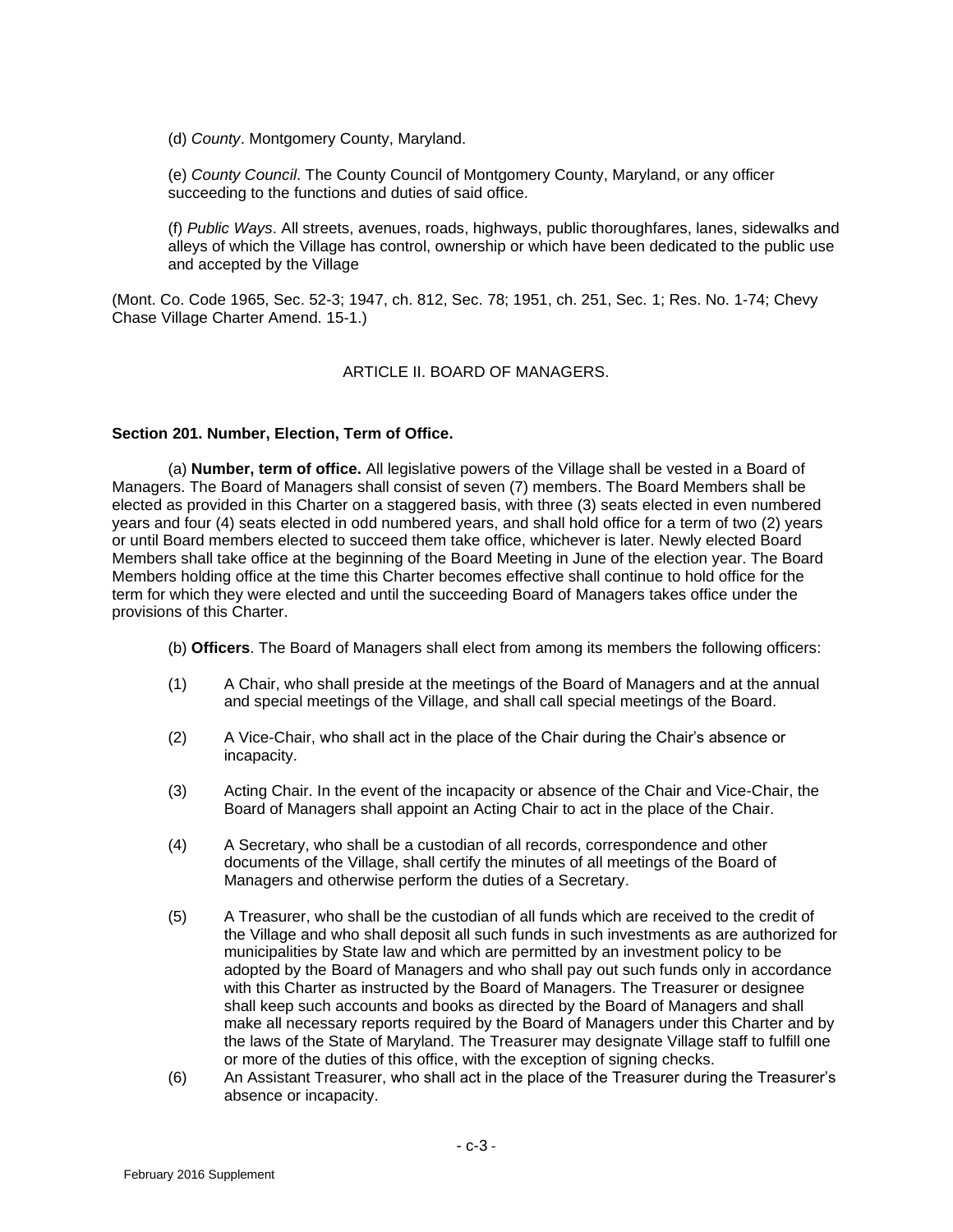### (c) **Additional officers**. The Board may designate and elect additional officers from time to time.

(Mont. Co. Code 1965, Sec. 52-4; 1947, ch. 812, Sec. 79; 1951, ch. 251, Sec. 1; 1953, ch. 146, Sec. 1; Chevy Chase Village Charter Amend. 95-1; Chevy Chase Village Charter Amend. 95-2; Chevy Chase Village Charter Amend. 95-3; Chevy Chase Village Charter Amend.13-1; Chevy Chase Village Charter Amend. 15-1.)

# **Section 202. Qualifications of Board Members.**

Board Members shall have been domiciled in the Village for at least one (1) year immediately preceding the first Saturday in May and shall be registered to vote in the Village. Board Members shall maintain permanent residence in the Village during their term of office.

(Chevy Chase Village Charter Amend. 15-1.)

# **Section 203. Meetings.**

(a) **General meeting.** The Board of Managers shall meet each year in the month of June, after which the Board shall meet regularly at times and places as it may determine, but not less frequently than once each month, to transact such business as may properly come before it, except that the Board need not meet in August. Special meetings for a particular purpose may be called by the Chair and shall be called by the Chair upon the request of a majority of the members of the Board. Except as provided otherwise in the Charter, all meetings of the Board shall be open to the public. Four (4) members of the Board shall constitute a quorum for the transaction of business. All actions involving the election of members to the Board to fill a vacancy occurring between annual elections, the certifying of tax rates, expenditures of Village funds, except for the payment of current bills, or the levying of special assessments on property for assessable improvements and as required by Charter and ordinance shall require the affirmative vote of at least four (4) members of the Board of Managers. Meetings not held in due time may be held as soon thereafter as practicable.

(b) **Annual meeting.** There shall be an annual meeting of the residents of Chevy Chase Village on the third Monday of April or such other date in April that the Board of Managers designates to report the activities of the Board. The Board of Managers shall give notice of the time and place of such meeting a reasonable time prior thereto.

(c) **Meeting to adopt tax rate and budget**. A meeting of the Board shall be held at the time of the annual meeting to adopt the tax rate and budget, which must be adopted in any event by May 15 of that year.

(d) **Closed sessions**. The Board of Managers may meet in closed session or adjourn an open session to a closed session only to:

- (1) discuss:
	- (i) the appointment, employment, assignment, promotion, discipline, demotion, compensation, removal, resignation, or performance evaluation of an appointee, employee, or official over whom it has jurisdiction; or
	- (ii) any other personnel matter that affects one or more specific individuals;
- (2) protect the privacy or reputation of an individual with respect to a matter that is not related to public business;
- (3) consider the acquisition of real property for a public purpose and matters directly related to the acquisition;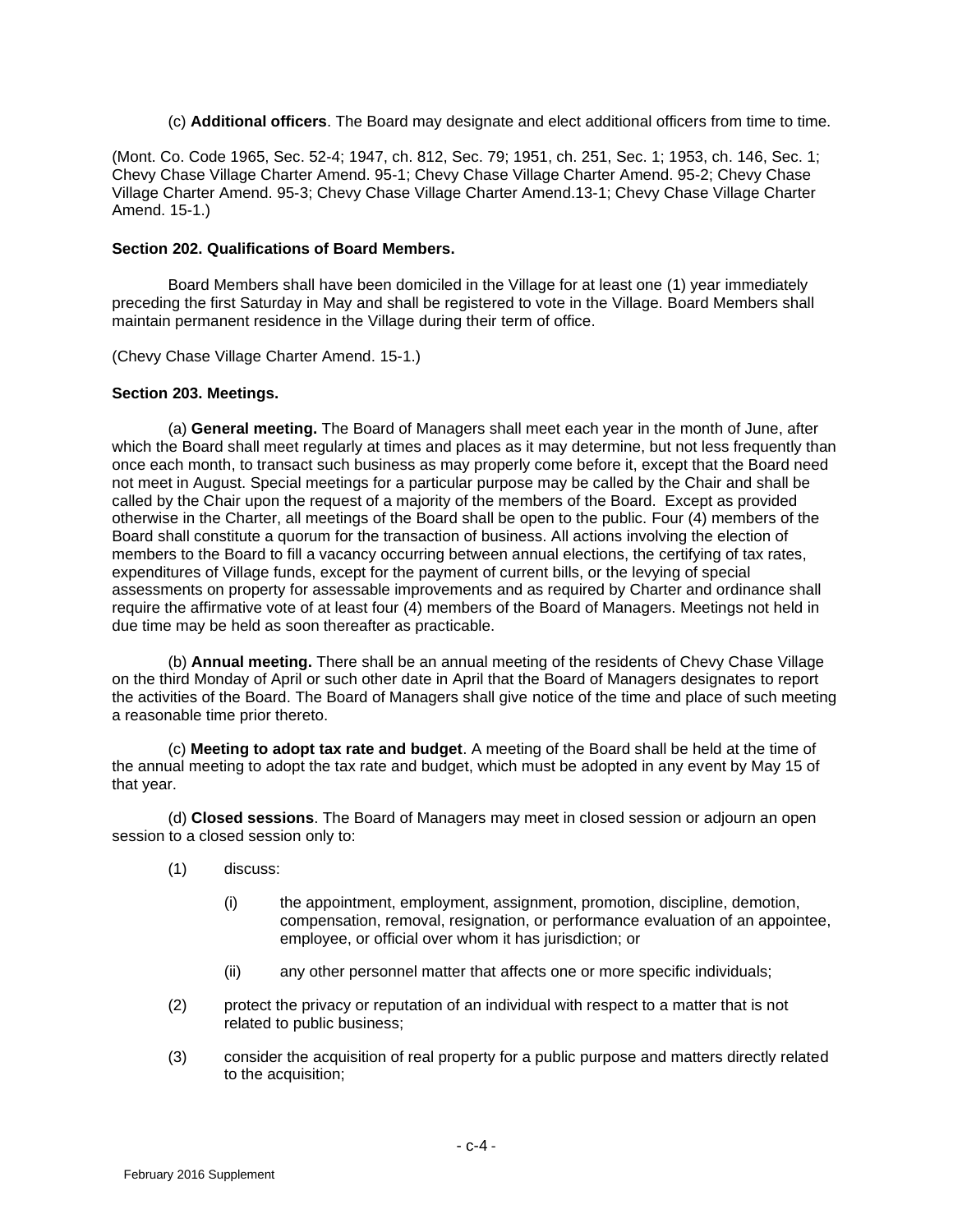- (4) consider a matter that concerns the proposal for a business or industrial organization to locate, expand, or remain in the State;
- (5) consider the investment of public funds;
- (6) consider the marketing of public securities;
- (7) consult with counsel to obtain legal advice;
- (8) consult with staff, consultants, or other individuals about pending or potential litigation;
- (9) conduct collective bargaining negotiations or consider matters that relate to the negotiations;
- (10) discuss public security, if the Board determines that public discussion would constitute a risk to the public or to public security, including:
	- (i) the deployment of fire and police services and staff; and
	- (ii) the development and implementation of emergency plans;
- (11) prepare, administer, or grade a scholastic, licensing, or qualifying examination;
- (12) conduct or discuss an investigative proceeding on actual or possible criminal conduct;
- (13) comply with a specific constitutional, statutory, or judicially imposed requirement that prevents public disclosures about a particular proceeding or matter; or
- (14) discuss, before a contract is awarded or bids are opened, a matter directly related to a negotiating strategy or the contents of a bid or proposal, if public discussion or disclosure would adversely impact the ability of the Board to participate in the competitive bidding or proposal process.

(Chevy Chase Village Charter Amend. 15-1.)

#### **Section 204. Powers of the Board of Managers.**

**General and Express Powers.** In addition to, but not in substitution of, the powers that have been or may be granted to the Village, the Board may exercise the express powers provided by State law, including without limitation the express powers provided in §5-201 *et seq*. of the Local Government Article, Annotated Code of Maryland, as amended, by adopting ordinances. The Board shall have the power to pass all such ordinances or take other actions not contrary to the Constitution of the United States and the Constitution and laws of the State of Maryland or this Charter as it may deem necessary to:

- (a) assure the good government of the Village;
- (b) protect and preserve the Village's rights, property, and privileges;
- (c) preserve peace and good order and suppress and abate nuisances;
- (d) secure persons and property from danger and destruction; and
- (e) protect the health, comfort, and convenience of the residents of the Village.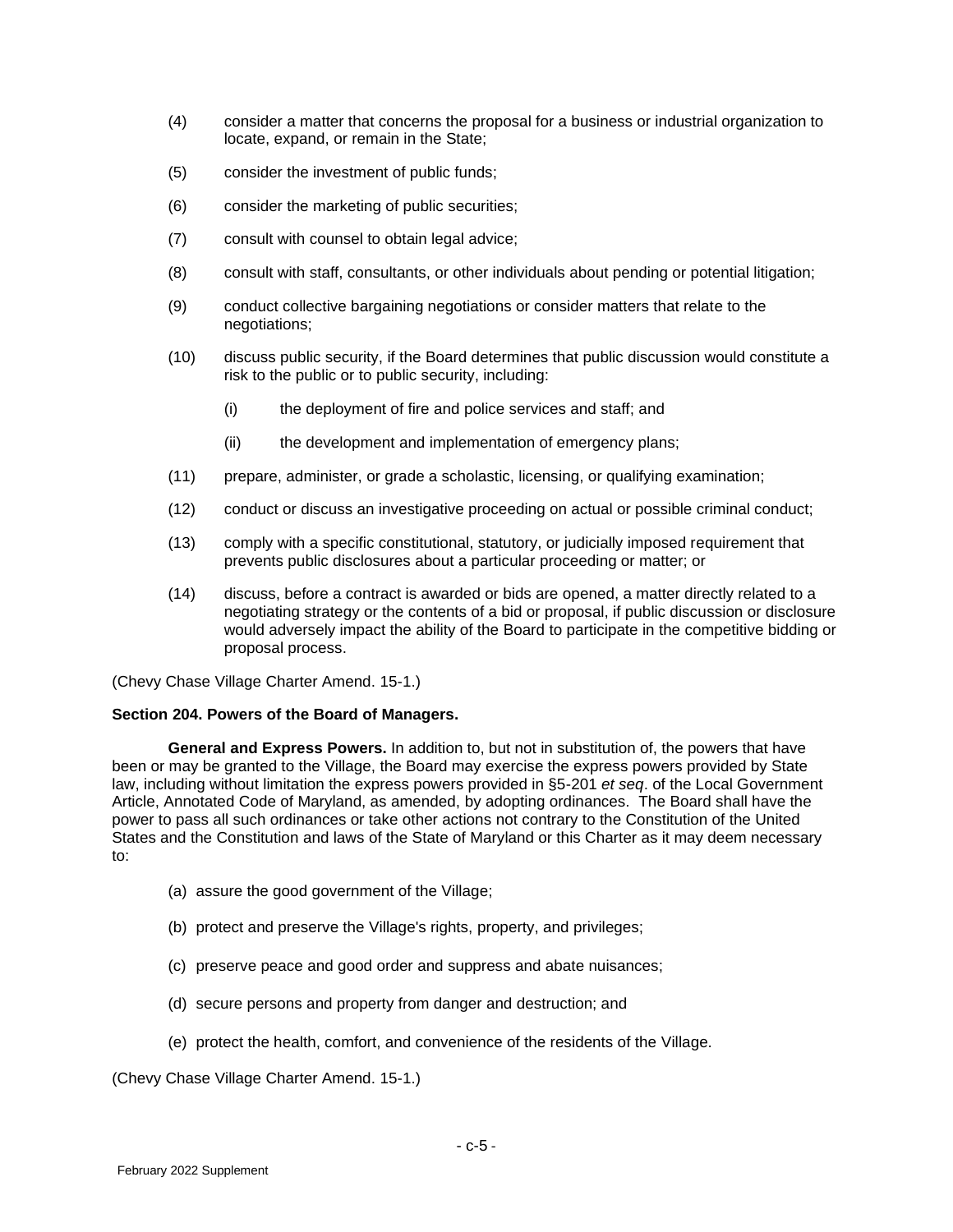# **Section 205. Exercise of Powers.**

For the purpose of carrying out the powers granted in this subtitle or elsewhere in this Charter, the Board may pass all necessary ordinances or take such other actions as appropriate. All the powers of the Board shall be exercised in the manner prescribed by this Charter, or, if the manner be not prescribed then in such manner as may be prescribed by ordinance.

(Chevy Chase Village Charter Amend. 15-1.)

# **Section 206. Adoption of Ordinances.**

At any regular Board meeting, or special Board meeting called for the purpose, an ordinance presented in written or printed form may be adopted, adopted as amended, rejected, or its consideration deferred to some specific future date, by the Board. All ordinances shall be posted at the Village office at 5906 Connecticut Avenue for at least fourteen (14) days after adoption. The effective date of an ordinance is fourteen (14) days after adoption, or a later date if so determined by the Board. The Board may by a vote of five (5) or more members authorize an emergency ordinance to take effect prior to fourteen (14) days after adoption. Once adopted, an ordinance shall be in full force and effect until repealed or amended by said Board of Managers, shall be permanently filed in the Village office, and shall be available for public inspection at any reasonable time.

(Mont. Co. Code 1965, Sec. 52-14; 1951, ch. 251, Sec. 1; Third and Eighth Unnumbered Res., March 2, 1965; Chevy Chase Village Charter Amend.15-1.)

# **Section 207. Enforcement of Ordinances.**

To ensure compliance with the ordinances of the Village, the Board shall have the power to provide that violation of an ordinance shall be a misdemeanor or a municipal infraction, unless the violation is declared to be a felony or misdemeanor by State law. Any violation not specifically designated as a misdemeanor shall be deemed a municipal infraction. The Board shall have the power to adopt penalties for the violation of an ordinance. The penalty for a misdemeanor shall not exceed a fine of five hundred dollars (\$500) per infraction and/or imprisonment for ninety (90) days. A penalty for a municipal infraction shall not exceed one thousand dollars (\$1,000) per infraction. Each day that a violation continues shall constitute a separate offense. The Board of Managers may, in addition, enforce such ordinances by means of a decree, order, judgment, injunction or other appropriate remedy from a court of competent jurisdiction.

(Mont. Co. Code 1965, Sec. 52-14; 1951, ch. 251, Sec. 1; Third and Eighth Unnumbered Res., March 2, 1965; Chevy Chase Village Charter Amend. 15-1.)

# ARTICLE III. REGISTRATION, NOMINATION AND ELECTIONS.

# **Section 301. Registration, Nominations and Elections.**

(a) **Voter registration.** Any person who is domiciled in the Village for at least thirty (30) days prior to an election, will be eighteen (18) at the time of the election, and is registered to vote in the Village, shall be qualified to vote in any general or special Village election. Any person domiciled within the Village may register to vote in Village elections by registering to vote in Montgomery County Elections, subject to the requirements of this section. Voter registration shall close thirty (30) days prior to the Village election.

(b) **Annual election.** An election shall be held annually on the third Saturday in May, at which Board members shall be elected at large for two (2) years to succeed those whose terms are then expiring, and at which time Board members shall be elected to fill any existing vacancies. The Board members so elected to fill existing vacancies shall serve only for the remainder of the unexpired term to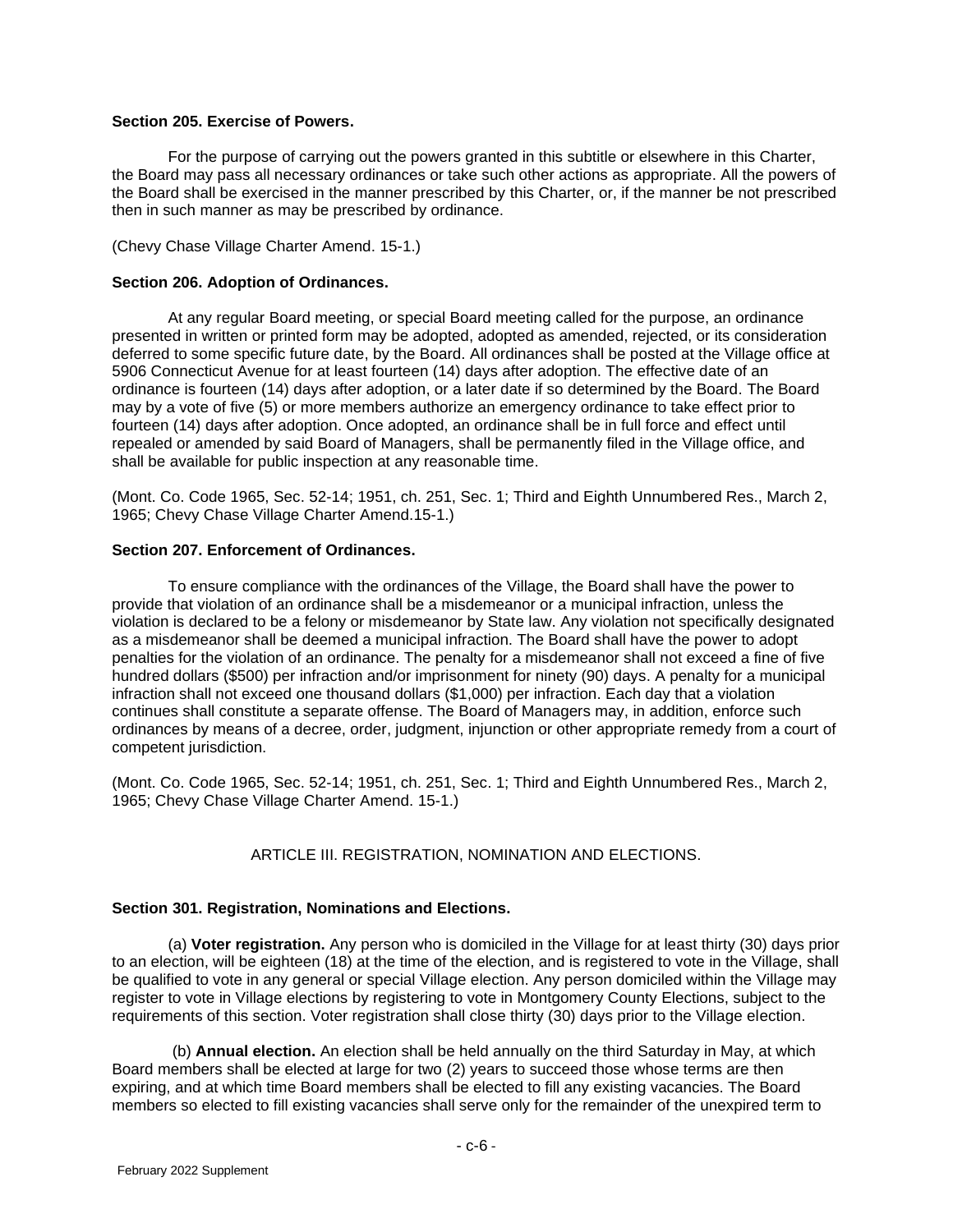which they shall have been elected. All elections shall be held after at least ten (10) days prior notice of the time and place of such election to all registered, qualified voters within the corporate limits of Chevy Chase Village.

(c) **Election Supervisors**. There shall be a Board of Election Supervisors. Elections shall be presided over and conducted by the Elections Supervisors, who shall be appointed by the Board of Managers. The Election Supervisors shall decide any dispute as to whether a Village resident is entitled to vote. The Election Supervisors may accept a provisional ballot from a disputed voter. Any person aggrieved by reason of the decision of the Election Supervisors may appeal within thirty (30) days to the Circuit Court for Montgomery County. The Board of Managers may adopt by ordinance other rules and regulations relating to the conduct of elections.

(d) **Qualification to be a candidate.** Only persons who are registered to vote in Village elections and who have been domiciled within the corporate limits of the Village for at least one (1) year immediately preceding the third Saturday in May shall be eligible to be elected to the Board of Managers. Only qualified candidates may be elected to the Board of Managers. Write-in candidacy is prohibited. Any votes cast in an election for persons who are not qualified as candidates shall be void and not be counted. To qualify as a candidate for election to the Board of Managers, an individual must file a certificate of candidacy with the Election Supervisors, to include contact information and verification of registration to vote in the Village, between February 15 and March 15 in the year of the election. In addition, to be a qualified candidate, an individual, including sitting Board members, within the same period must file a completed financial disclosure form as required by Sec. 2-6 of the Public Ethics Code. The form shall be reviewed by the Ethics Commission.

(e) **Extension of filing deadline.** In the event that, by March 15 in the year of the election, the number of qualified candidates is less than the Board of Managers seats to be filled, then the deadline to qualify as a candidate and for receipt of certificates of candidacy and financial disclosure statements is extended to March 25 in the year of the election.

(f) **Voting and absentee ballots.** Voting shall be by secret ballot. An election ballot shall be mailed to all registered voters in the Village prior to the election. One Voting Center will be open at the Village Hall on Election Day unless another location is declared by the Election Supervisors at least thirty (30) days prior to Election Day. Voters may submit their ballot by mail, by placing it in a designated ballot box located at the Village Hall, or at the Voting Center on the day of the election, which shall be open from 10:00 a.m. to 3:00 p.m. To be valid, a ballot must be received prior to the closing of the Voting Center on Election Day. Any qualified voter, in person, by mail or electronic communication, or through a designee, may request an absentee ballot from the Village Manager and all such absentee ballots, in order to be valid, must be submitted in the same manner as election ballots prior to the closing of the Voting Center on Election Day. All other rules and regulations relating to voting shall be fixed by the Election Supervisors and posted at the Village Office at least one (1) week before the day of election.

(g) **Declaration of election.** The candidate receiving pluralities of the total number of votes cast shall be declared elected. To resolve a tie vote when there is no plurality that decides the election, a special election shall be held as soon as practicable after ten (10) days' notice, pursuant to the foregoing provisions in regard to elections. In the event that, by March 15 of the election year, or by March 25 in the event of an extension of the filing deadline, the number of qualified candidates is equal to the number of Board seats to be filled, then no election will be held and the qualified candidates shall be declared elected by the Election Supervisors at the annual meeting.

(h) **Oath of office.** Each newly elected Board member shall qualify by taking an oath to support the Constitution of Maryland and the Constitution of the United States and to faithfully and diligently perform the duties of said office without favor, partiality or prejudice. Said oath shall be filed among the records of Chevy Chase Village. The oath is to be administered to the members of the Board of Managers by any officer in Montgomery County authorized by law to administer oaths. Newly elected Board members shall take office at the beginning of the Board Meeting in June of the election year.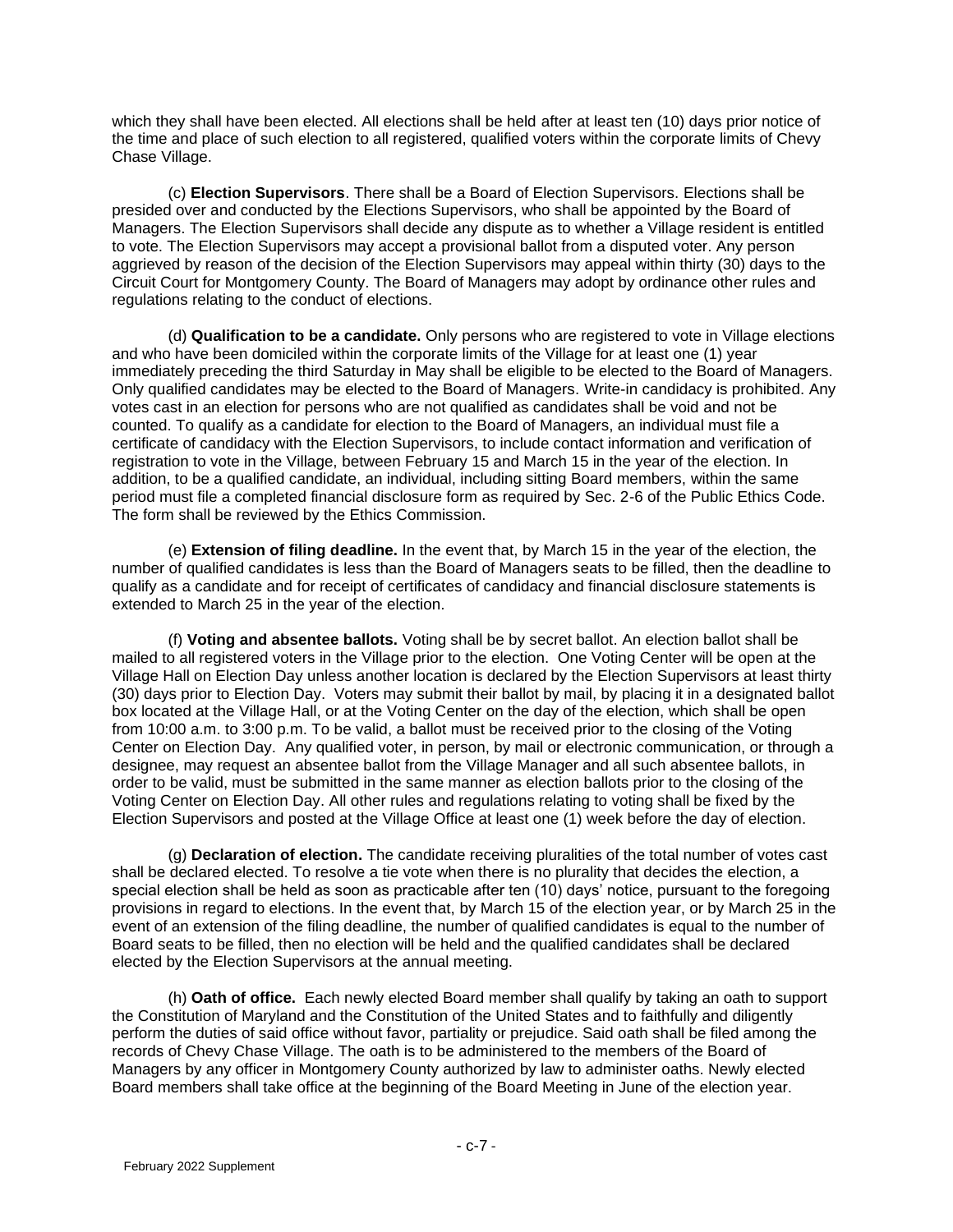(i) Remarks The Marks Internal member fails to so qualify by taking the continue of the sound of the so qualify by taking the cash, and the back of Marks Internal member fails to so qualify by taking the oath Board Marks I if any Board member shall cease to reside within the corporate limits of Chevy Chase Village, or resigns, dies, or if a vacancy occurs for any other reason, such office shall be deemed to have become vacant. Vacancies in the Board of Managers which occur before the annual election may be filled by appointment, by a favorable vote of at least four (4) of the remaining Board of Managers, of a person registered to vote in the Village who has been domiciled in Chevy Chase Village for one (1) year prior to appointment, to serve upon qualification as a Board member until the next regular election, at which time the appointed Board position shall be filled by election for the unexpired term.

(Mont. Co. Code 1965, Sec. 52-5; 1947, ch. 812, Sec. 80; 1951, ch. 251, Sec. 1; First Unnunmbered Res., March 2, 1965; Second Unnunmbered Res., March 2, 1965; Reso. No. 2-74, 3-74, 4-74, and 5-74, 4-2-74; Chevy Chase Village Charter Amend. 96-1; Chevy Chase Village Charter Amend. 97-1; Chevy Chase Village Charter Amend. 09-2; Chevy Chase Village Charter Amend. 14-1; Chevy Chase Village Charter Amend. 15-1; Chevy Chase Village Charter Amend. 21-1.)

# **Section 302. Referendum Elections**.

(a) **Charter referendum.** In all instances where a petition is filed by qualified voters to initiate an amendment to the Village Charter, or for a referendum in cases where an amendment to the Village Charter has been initiated by the Board, the procedures set out in §4-301 *et seq*. of the Local Government Article, Annotated Code of Maryland, as amended, shall be followed.

(b) **Borrowing referendum.** For a referendum required pursuant to Section 413 of this Charter, the qualified voters shall be given notice of the referendum at least ten (10) days prior thereto. The notice of the referendum shall:

- (1) state the reasons for the proposed borrowing,
- (2) contain the full text of the ordinance or resolution authorizing the proposed borrowing or give a summary thereof and state where a full copy may be examined, and
- (3) state the time, date and place of the referendum at which the proposed borrowing is to be voted upon.

The borrowing shall be approved only if a majority of the qualified voters voting on the issue in the referendum shall vote in favor of the proposal. Except to the extent otherwise provided herein, the referendum shall be conducted in all respects in accordance with the law governing referenda in Chevy Chase Village at the time of the referendum. The ballots used in any such referendum shall contain the words "For borrowing for ……." and "Against borrowing for ……." In the above blank spaces there shall be indicated the purposes of the borrowing to be voted on and a space shall be left after each line for voters to indicate their respective preferences.

(c) **Board authorized referendum.** The Board may elect, in its discretion, to place items, other than Charter amendment or Borrowing referenda, to automatic and binding referendum by a majority vote of said Board.

(d) **Referenda elections.** Except as otherwise stated in Section 302 (a), all referenda shall be conducted in all respects in accordance with the law governing elections held in Chevy Chase Village at the time of the referendum except that the Board of Managers by majority vote shall determine the date the referendum is to be conducted, which need not, but may be, the next regular election.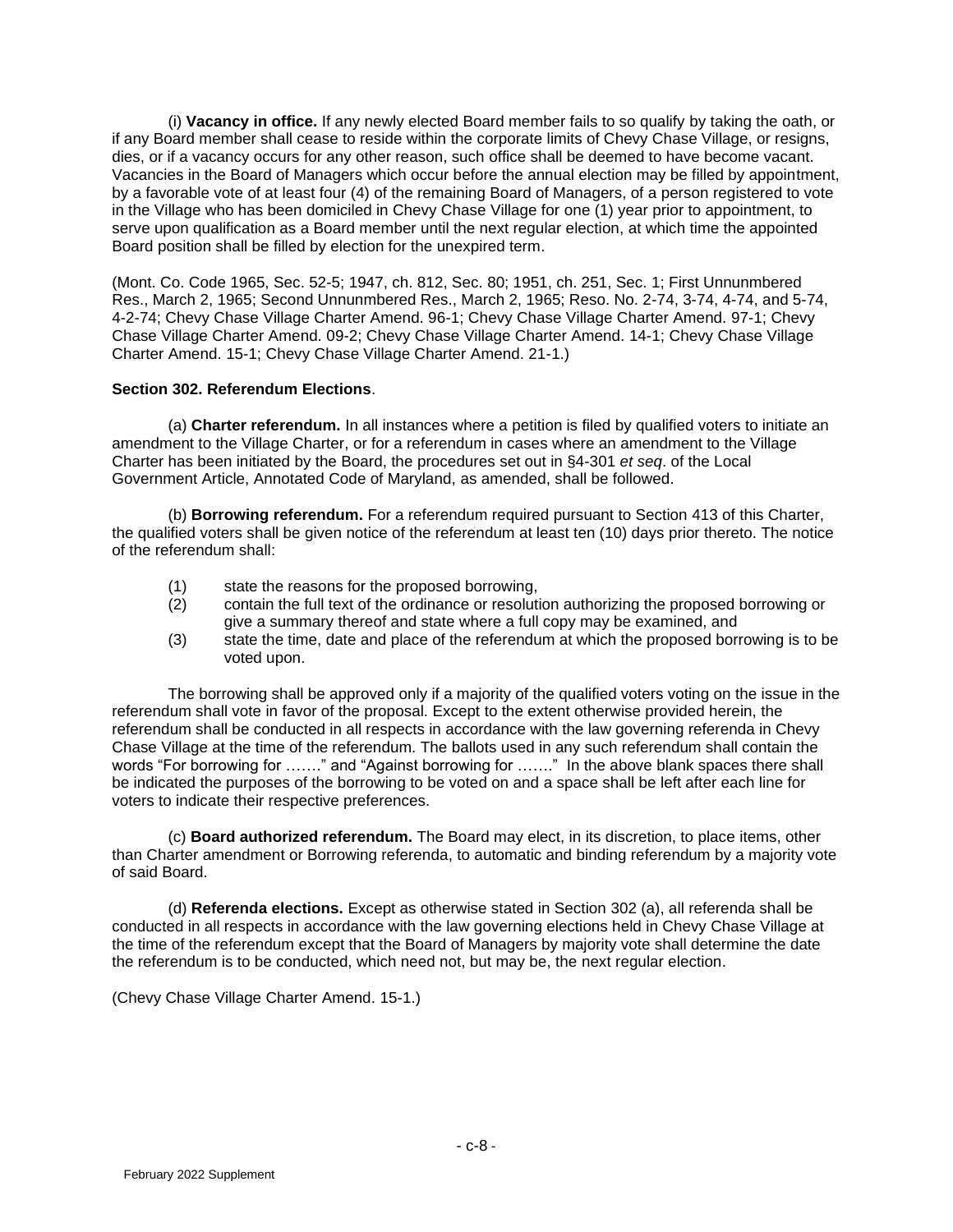# ARTICLE IV. FINANCE AND TAXES.

### **Section 401. Fiscal Year.**

The Village shall operate on an annual budget. The fiscal year of the Village shall begin on the first day of July and shall end on the last day of June in each year. Such fiscal year shall constitute the tax year, the budget year, and the accounting year.

# **Section 402. Proposed Budget.**

On or before April 1 of each year, the Board of Managers shall prepare a budget for the ensuing fiscal year. The budget shall provide a proposed real and personal property tax rate and a comprehensive financial plan, to include estimates of anticipated revenues and proposed expenditures. A Treasurer's Report, containing a statement showing the receipts and expenditures for the past fiscal year, shall also be provided. The total of the anticipated revenues and unassigned fund balance shall equal or exceed the total of proposed expenditures. The budget shall be a public record in the Village office and open to public inspection by anyone at reasonable times during normal business hours.

# **Section 403. Adoption of Budget.**

(a) **Notice, public hearing.** Prior to adopting the budget, including the real and personal property tax rate, the Board of Managers shall hold a public hearing. The Board of Managers shall give reasonable notice of the time and place of holding said hearing.

(b) **Adoption, amendment.** After the public hearing, the Board may adopt the proposed budget with or without amendment in the form of an ordinance, without the need of further advertising. From the effective date of the budget, the amount stated therein as the amount to be raised by the property tax shall constitute a determination of the amount of the tax levy in the corresponding tax year. The Board may insert new items and may increase or decrease items in the budget submitted. If the Board increases total proposed expenditures in the budget, it shall also increase the total anticipated revenues in an amount at least equal to total proposed expenditures. The budget shall be prepared and adopted in the form of an ordinance.

(c) **Default adoption of tax rate and budget.** In the event the Village fails to adopt a tax rate by May 15, the Treasurer is authorized to notify Montgomery County that the tax rate for the new fiscal year shall be the same rate as the prior year or the constant yield rate, whichever is less. In the event the Board fails to adopt a budget by June 15, it shall be deemed to have adopted and appropriated expenditures equal to the prior year's budget for personnel and operating expenses and shall continue to honor its contractual commitments and its financial obligation to its employees and officials in the new fiscal year.

(d) **Certification to County, collection.** The tax so levied shall be certified to the County Council by the Board of Managers. The County Council is hereby authorized, empowered, and directed to cause to be collected from the owners of real property in Chevy Chase Village at the time of the collection of the county levy, and in the same manner as county taxes, the tax so certified to the County Council by the Board of Managers.

(e) **County road tax.** All funds which shall be received by Chevy Chase Village as its share of the county road tax shall be used by the Board of Managers exclusively for the maintenance and repair of existing roads within the boundaries of Chevy Chase Village.

(f) **Public purpose, construction of roads.** All other funds received by Chevy Chase Village accruing from the levy aforesaid, or from any other source, may be used by the Board of Managers for any public purpose authorized under this Charter and the laws of the State, with the exception that construction of roads shall be at the discretion of the Board and may be funded by special assessment.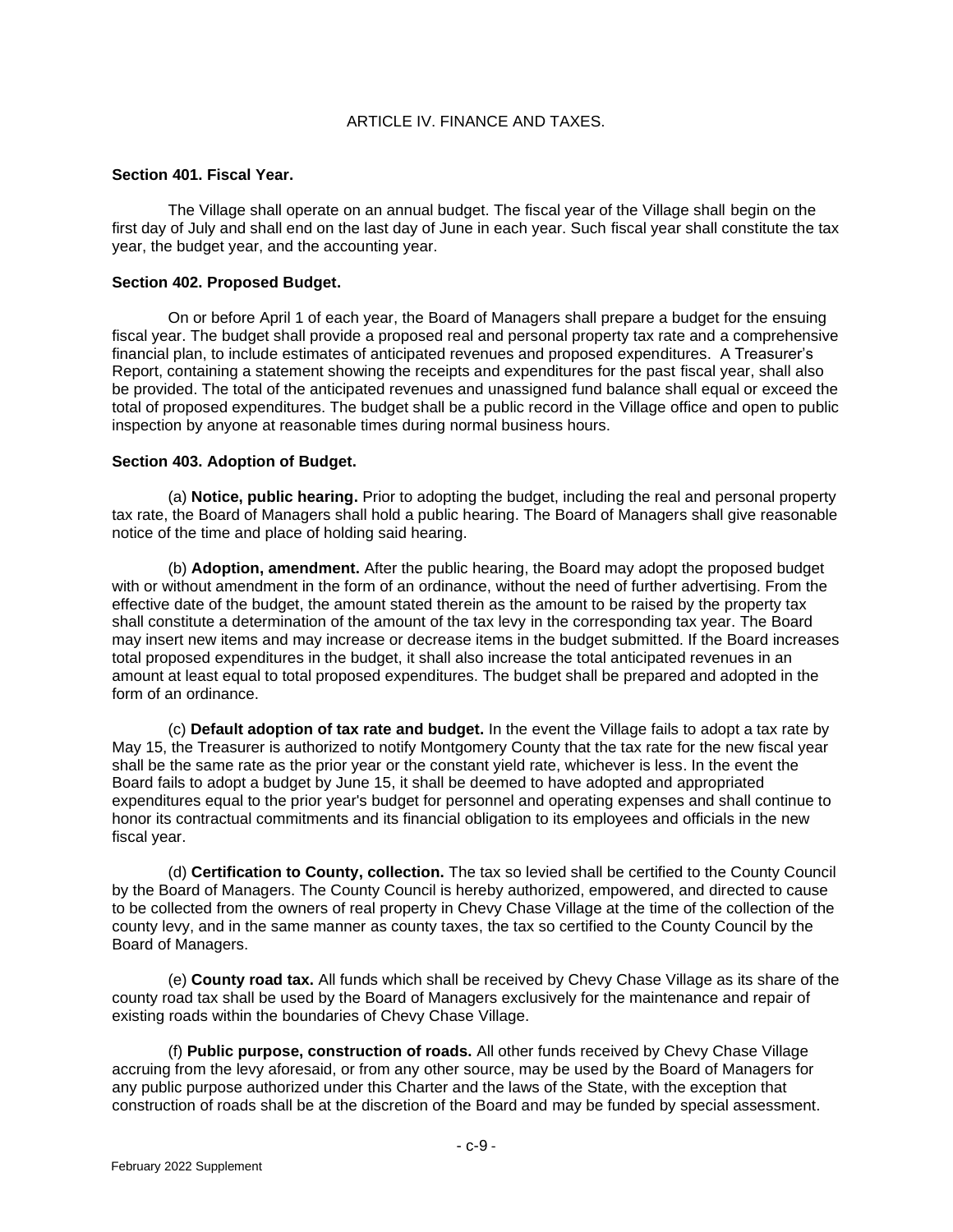### **Section 404. Appropriations.**

No public money may be expended without having been appropriated by the Board. From the effective date of the budget, the several amounts stated therein as proposed expenditures shall be and become appropriated to the several objects and purposes named therein.

# **Section 405. Transfer of Funds.**

Any transfer of funds between major appropriations for different purposes must be approved by the Board by a two/thirds majority before becoming effective.

#### **Section 406. Over-expenditure Forbidden.**

No officer or employee shall during any fiscal year expend or contract to expend any money or incur any liability or enter into any contract which by its terms involves the expenditures of money for any purpose in excess of the amounts appropriated for or transferred to that general classification of expenditure pursuant to this Charter. Any contract, verbal or written, made in violation of this Charter shall be null and void. Nothing in this section contained, however, shall prevent the making of contracts or the spending of money for capital improvements to be financed through the capital projects expenditures budget, or in whole or in part by the issuance of bonds, nor the making of contracts of lease or for services for a period exceeding the fiscal year in which such contract is made, when such contract is permitted by law.

#### **Section 407. Appropriations Lapse After One Year.**

All appropriations except appropriations for capital project expenditures, which shall continue in force until expended, revised or repealed, shall lapse at the end of the fiscal year to the extent that they shall not have been expended or lawfully encumbered. Any unexpended and unencumbered funds, except appropriations for capital project expenditures, shall be considered an unassigned fund balance at the end of the fiscal year and shall be included among the anticipated revenues for the succeeding fiscal year.

#### **Section 408. Taxable Property.**

All real property and all tangible personal property within the corporate limits of the Village, or personal property which may have a situs there by reason of the residence of the owner therein, shall be subject to taxation for municipal purposes, and the assessment used shall be the same as that for state and county taxes. No authority is given by this section to impose taxes on any property which is exempt from taxation by any Act of the General Assembly.

# **Section 409. Checks.**

All checks shall be signed by any two (2) of the following officers: Chair, Vice-Chair, Treasurer and Assistant Treasurer. All electronic transfers or expenditures of Village funds shall require the authorization of two (2) of the said officers. The Board may authorize by resolution the use of facsimile signatures or mechanically produced signatures on such checks or may establish an alternate system whereby electronic payment(s) of authorized purchases may be accomplished through banking institutions, provided written documentation is maintained.

### **Section 410. Bond Required.**

The Chevy Chase Village Treasurer, Assistant Treasurer, Board Chair, Board Vice Chair, and any other official or Village employee authorized to sign checks or transfer funds, shall give bond, with corporate surety, or shall be otherwise insured under a policy of insurance, to be approved by the Board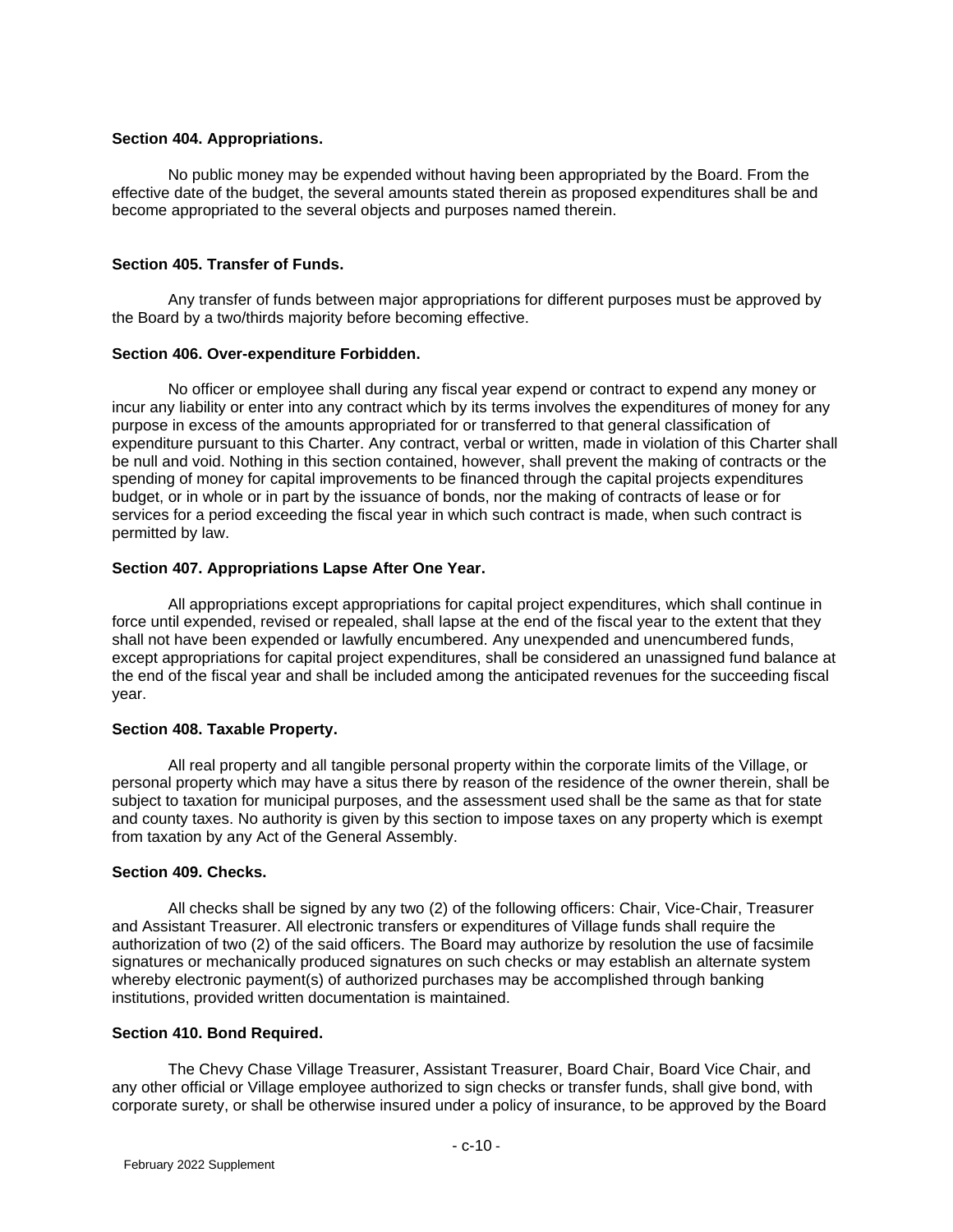of Managers, in such amount as the Board of Managers shall determine, to indemnify Chevy Chase Village from loss. The premium on the bond or insurance shall be paid by Chevy Chase Village.

### **Section 411. Fees.**

All fees received by officials or employees of the Village government in their official capacities shall belong to the Village government and be accounted for to the Village.

#### **Section 412. Annual Audit of Village Accounts.**

The financial books and accounts of the Village shall be audited annually in a manner consistent with State law by an independent certified public accountant selected by the Board.

#### **Section 413. General Borrowing Power.**

(a) **Borrowing Power.** The Board of Managers of Chevy Chase Village is hereby authorized and empowered to borrow such sums of money as may be necessary from time to time for any proper municipal purpose, to evidence such borrowing by the issuance and sale of its general obligation bonds (the term bonds as used herein shall include bonds, notes, certificates of indebtedness, or other obligation for the payment of money), and, notwithstanding any other statutory limitations, to provide for the levy and collection of all taxes necessary and sufficient for the payment of the principal and interest on said bonds, as the same respectively mature and are payable or necessary for the payment of such interest and to create a sinking fund for the payment of said bonds upon maturity.

(Mont. Co. Code 1965, Sec. 52-9; 1947, ch. 812, Sec. 84; 1951, ch. 251, Sec. 1; First unnumbered Res., March 2, 1965; Res., 4-28-81; Chevy Chase Village Charter Amend. 01-2; Chevy Chase Village Charter Amend. 15-1.)

(b) **Referendum.** Except as provided in Section 414, no funds may be borrowed hereunder unless the borrowing is authorized by the Board of Managers and submitted to and approved in a referendum of the qualified voters of Chevy Chase Village, as the same are described in Section 302. The borrowing shall be initiated by the Board of Managers adopting a resolution authorizing the borrowing of the proposed sum or a lesser sum, and stating the purposes for which such funds are to be spent. The resolution authorizing the proposed borrowing shall then be submitted to a referendum of the qualified voters.

(Second Unnumbered Res., March 1, 1965; Res., 4-28-81; Chevy Chase Village Charter Amend. 15-1.)

(c) **Bond issuance.** In the ordinance or resolution authorizing the borrowing, the Board of Managers shall fix and determine the denominations of the bonds, the rate or rates of interest payable thereon, or the method of determining the same, the date of the issuance of said bonds, the date or dates of maturity of said bonds, and the form and tenor of said bonds in advance of the maturity. Said bonds shall be sealed with the corporate seal of Chevy Chase Village and signed by the Chair and countersigned by the Treasurer of the Board of Managers, or by some other member of the Board of Managers designated in one of said resolutions. Said bonds shall be offered for sale by solicitation of competitive bids at public sale, except that any such general obligation bonds may be sold by private (negotiated) sale without solicitation of competitive bids if the ordinance or resolution authorizing such borrowing so provides. In connection with any sale of general obligation bonds by the solicitation of competitive bids at public sale, any such competitive bids may be delivered by electronic and/or facsimile means and/or by any other then-commercially reasonable manner for the sale of municipal obligations at competitive bid; and any notice of sale may be published solely in summary form in a newspaper of general circulation in the Village and/or in a generally recognized financial journal, or may be disseminated solely in electronic form and/or by any other then-commercially reasonable manner for the sale of municipal obligations, as determined by the Board by ordinance or resolution. As determined or provided for by the authorizing ordinance or resolution of the Board, general obligation bonds of the Village may be sold for a price or prices that may be at, above or below the par value of such bonds and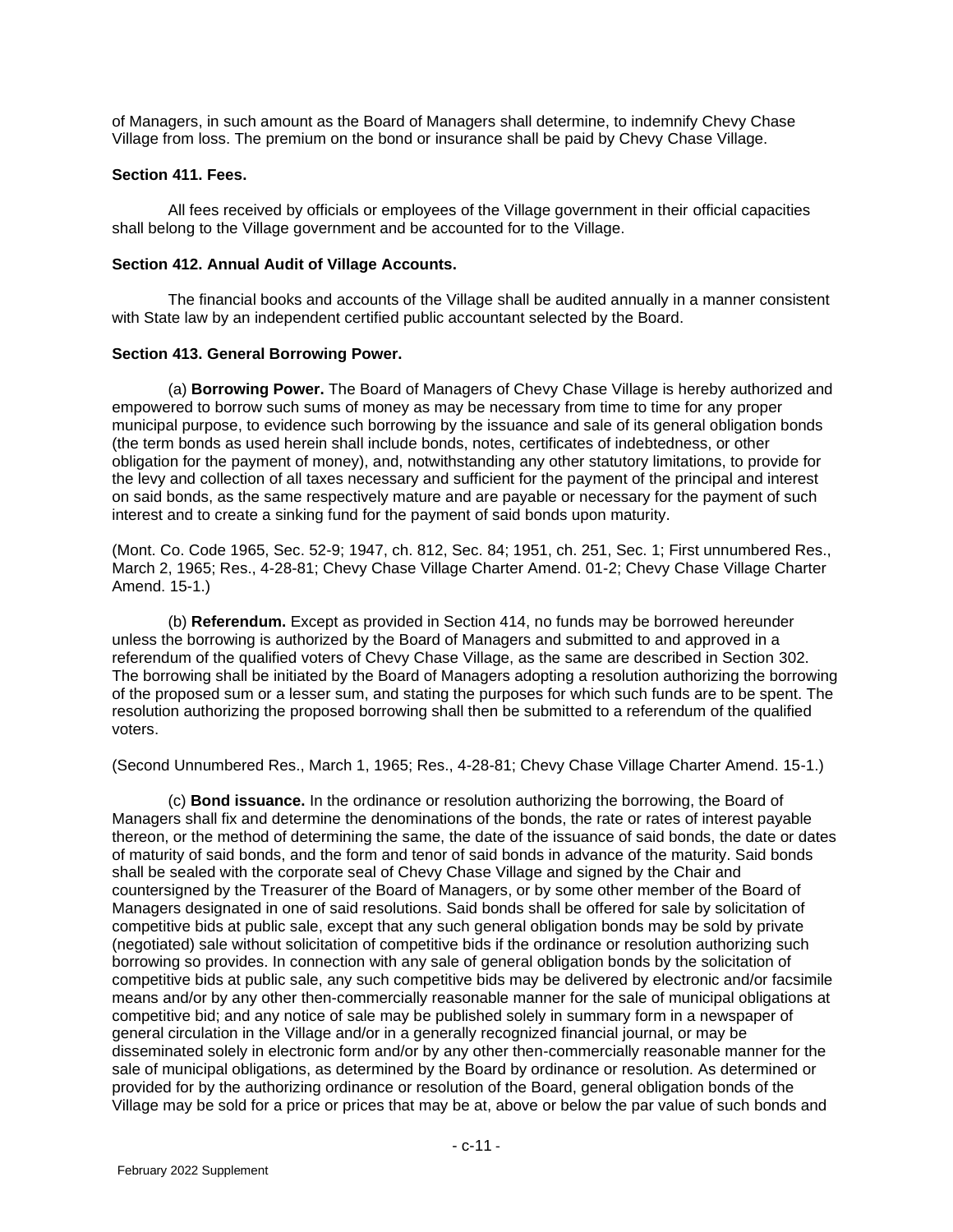for cash or other valuable consideration, and may bear interest at a rate or rates of interest that may be fixed or variable or as may be determined by a method approved or provided for by the Board. Village bonds or notes may be issued for either cash or other valuable consideration. The money arising from the sale of said bonds shall be used only for the purpose specified in one of the above-mentioned ordinances or resolutions.

(d) **Tax anticipation notes.** During the first six (6) months of any fiscal year, the Village shall have the power to borrow in anticipation of the collection of the property tax levied for that fiscal year, and to issue tax anticipation notes or other evidences of indebtedness as evidences of such borrowing. Such tax anticipation notes or other evidences of indebtedness shall be a first lien upon the proceeds of such tax and shall mature and be paid not later than six (6) months after the beginning of the fiscal year in which they are issued. No tax anticipation notes or other evidences of indebtedness shall be issued which will cause the total tax anticipation indebtedness of the Village to exceed fifty per centum (50%) of the property tax levy for the fiscal year in which such notes or other evidences of indebtedness are issued. All tax anticipation notes or other evidences of indebtedness shall be authorized by ordinance before being issued. Tax anticipation notes may be sold by private negotiations. The Board shall have the power to regulate all matters concerning the issuance and sale of tax anticipation notes.

(e) **Equipment leases, financing.** Nothing herein shall be construed as preventing the Board from entering into contracts or engaging in equipment lease or other types of financing arrangements.

# **Section 414. Emergency Borrowing.**

The Board of Managers shall have the authority to borrow emergency funds in the name of Chevy Chase Village for a period not to exceed twenty-four months and to issue notes or other evidences of indebtedness for such borrowing. The total outstanding emergency debt shall not exceed five hundred thousand dollars (\$500,000). This money may be expended for any municipal purpose. The notes or other evidences of indebtedness shall be sold as provided by the Board of Managers. All notes or other evidences of indebtedness issued under the provisions of this section shall be paid from the taxes levied for the general purpose of Chevy Chase Village. Levying or collecting any special tax for the payment of these notes or other evidences of indebtedness is expressly prohibited. The notes or other evidences of indebtedness issued under the provisions of this section need not be submitted to a vote of the qualified voters of Chevy Chase Village.

(Mont. Co. Code 1965, Sec. 52-6; Sec. 52-9; Sect 52-10; 1947, ch. 812, Sec. 81, Sect 84; Sect 85; 1951, ch. 251, Sect. 1; First, Third and Sixth Unnunmbered Res., March 2, 1965, Res., 4-28-81; Chevy Chase Village Charter Amend. 97-1; Chevy Chase Village Charter Amend. 99-2; Chevy Chase Village Charter Amend. 01-1; Chevy Chase Village Charter Amend. 01-2; Chevy Chase Village Charter Amend.15-1.)

# ARTICLE V. PERSONNEL.

# **Section 501. Village Manager.**

(a) **Creation and appointment.** The position of Village Manager is created. The Village Manager shall be appointed by the Board of Managers.

(b) **Removal.** The Village Manager shall serve at the pleasure of the Board, and may be removed by a vote of the majority of the Board.

(c) **Powers and duties.** The Village Manager shall be the Chief Administrative Officer of the Village. The Village Manager shall:

(1) Appoint and remove all subordinate officers and employees, except the Chief of Police, in accordance with the Charter, the Village Code and the Employee Manual.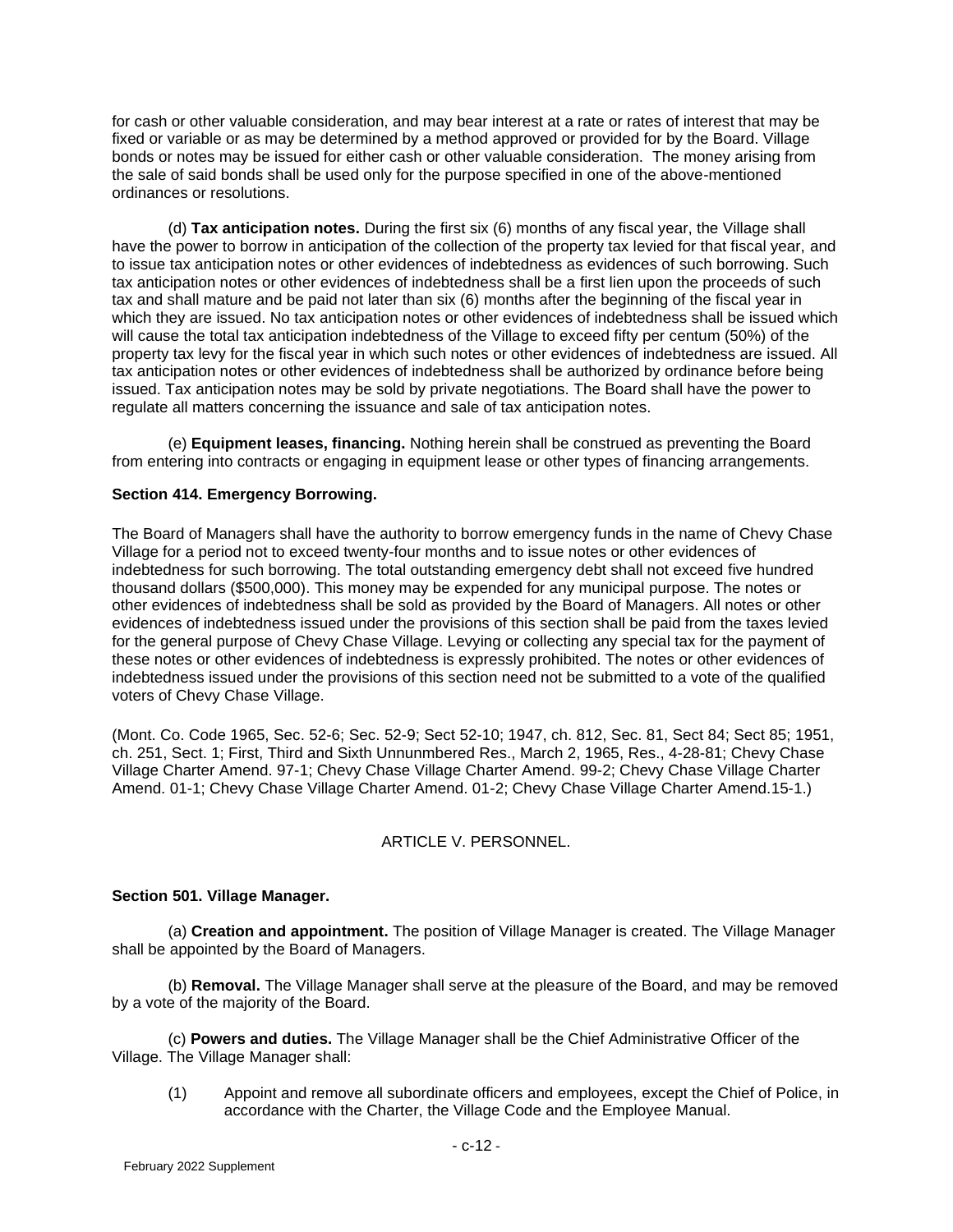- (2) Direct and supervise the administration of all departments, offices and agencies of the Village, except as otherwise provided by this Charter or by law, and develop administrative policies, regulations and procedures for approval by the Board.
- (3) Attend all meetings of the Board, unless excused therefrom, and attend in person or by designee, when directed, all meetings of the Committees and Commissions of the Board.
- (4) Ensure that all laws and ordinances are duly enforced.
- (5) In cooperation with the Treasurer, prepare the budget annually and timely submit it to the Board for approval and be responsible for the administration of the budget after its approval and adoption.
- (6) Recommend to the Board a pay plan for Village employees.
- (7) Make recommendations to the Board concerning the affairs of the Village.
- (8) Provide staff support services to the Board and, as directed, to the Committees and Commissions of the Board.
- (9) Execute contracts on behalf of the Village after any required Board approval and administer and manage all Village contracts.
- (10) Make investigations into the affairs of the Village or any Department thereof. Investigate all complaints in relation to all matters concerning the administration of the government of the Village and ensure that franchises, permits, and privileges granted by the Village are faithfully observed.
- (11) Maintain communication with the residents and the public.
- (12) Not participate in the nomination or election of any public official in the Village and not engage in any political activity whatsoever with regard to Village Elections, other than election administrative support,
- (13) Maintain the permanent record of Charter Amendments and ordinances adopted by the Board, and, in conjunction with the Village's attorney, prepare ordinances and resolutions for the Board,
- (14) Prepare the monthly Board Agenda and present oral and written reports in support of proposed actions.
- (15) Attest, and act as a custodian of, records for the Village.
- (16) Perform such duties as may be required by the Board not inconsistent with any laws, this Charter, or Village ordinances.

(Chevy Chase Village Charter Amend. 15-1.)

# **Section 502. Legal Services.**

The Board may retain as it deems necessary from time to time one (1) or more attorneys, who must be members of the bar of the Court of Appeals of Maryland, to provide legal services and consultation to the Village and to perform such duties in this connection as may be required by the Board.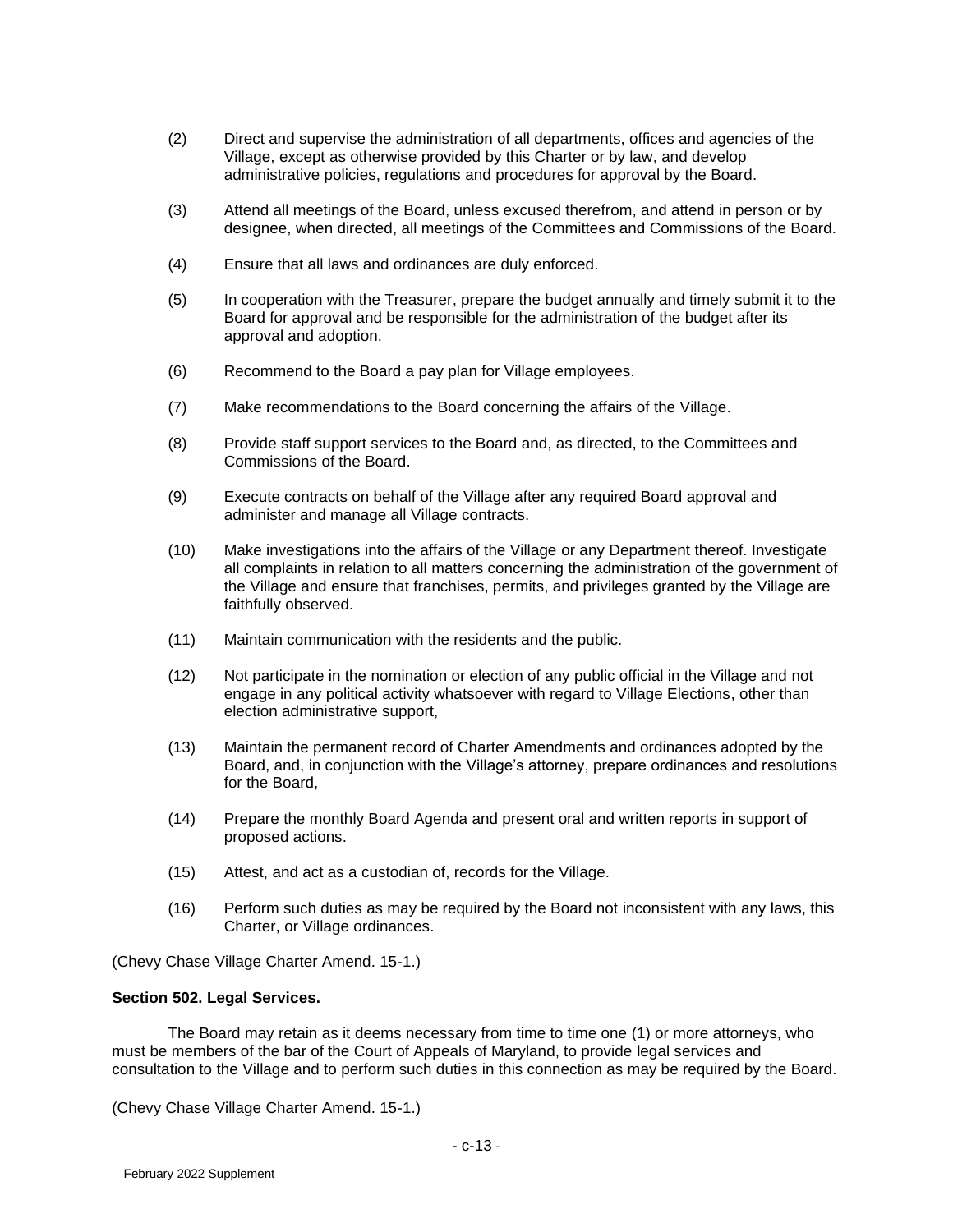### **Section 503. Chief of Police.**

The Board of Managers may appoint a Chief of Police, who shall serve at the pleasure of the Board. The Chief of Police shall act under the immediate direction of the Village Manager and be subject to the supervision of the Chair of the Board. The Chief of Police shall perform such duties, in addition to those herein prescribed, as the Board of Managers may direct.

(Chevy Chase Village Charter Amend. 15-1.)

### **Section 504. Police Department.**

A Village Police Department is established. Police officers shall be hired by the Village Manager on recommendation of the Chief of Police, who shall supervise the Department pursuant to applicable law and the General Order Manual. The Chief of Police and all other police officers of the Village shall preserve the peace, prevent disorderly or irregular meetings, and shall enforce and cause to be enforced all ordinances and regulations of the Village and all state and county laws within the corporate limits of the Village and in such other jurisdictions as authorized through cooperative agreement, and shall make and cause to be made all lawful arrests for and prosecute any and all violations of the ordinances and regulations of the said Village and any and all violations of any law of the State of Maryland or Montgomery County, committed within the corporate limits of said Village and in such other jurisdictions as authorized through cooperative agreement, and shall swear out all necessary warrants therefore. The Chief of Police and all such other police officers shall serve notices and processes required by this Charter or by any ordinance passed by virtue thereof, as directed.

(Chevy Chase Village Charter Amend. 15-1.)

#### **Section 505. Retirement and Pension Systems.**

The Village shall have the power to do all things necessary to include all or any of its officers and employees within any retirement system or pension system under the terms of which they are admissible, and to pay the employer's share of the cost of any such retirement or pension system out of the general funds of the Village.

(Mont. Co. Code 1965, Sec. 52-13; 1947, ch. 812, Sec. 88; 1951, ch. 251, Sec. 1; Chevy Chase Village Charter Amend. 15-1.)

# ARTICLE VI. PUBLIC WAYS AND SIDEWALKS.

# **Section 601. Control of Public Ways.**

The Village shall have control of all public ways in the Village except such as may be under the jurisdiction of the Maryland State Highway Administration or Montgomery County. Subject to the laws of the State of Maryland and this Charter, the Village generally may do whatever it deems necessary to establish, operate, control, reconstruct, repair, maintain or close the public ways of the Village.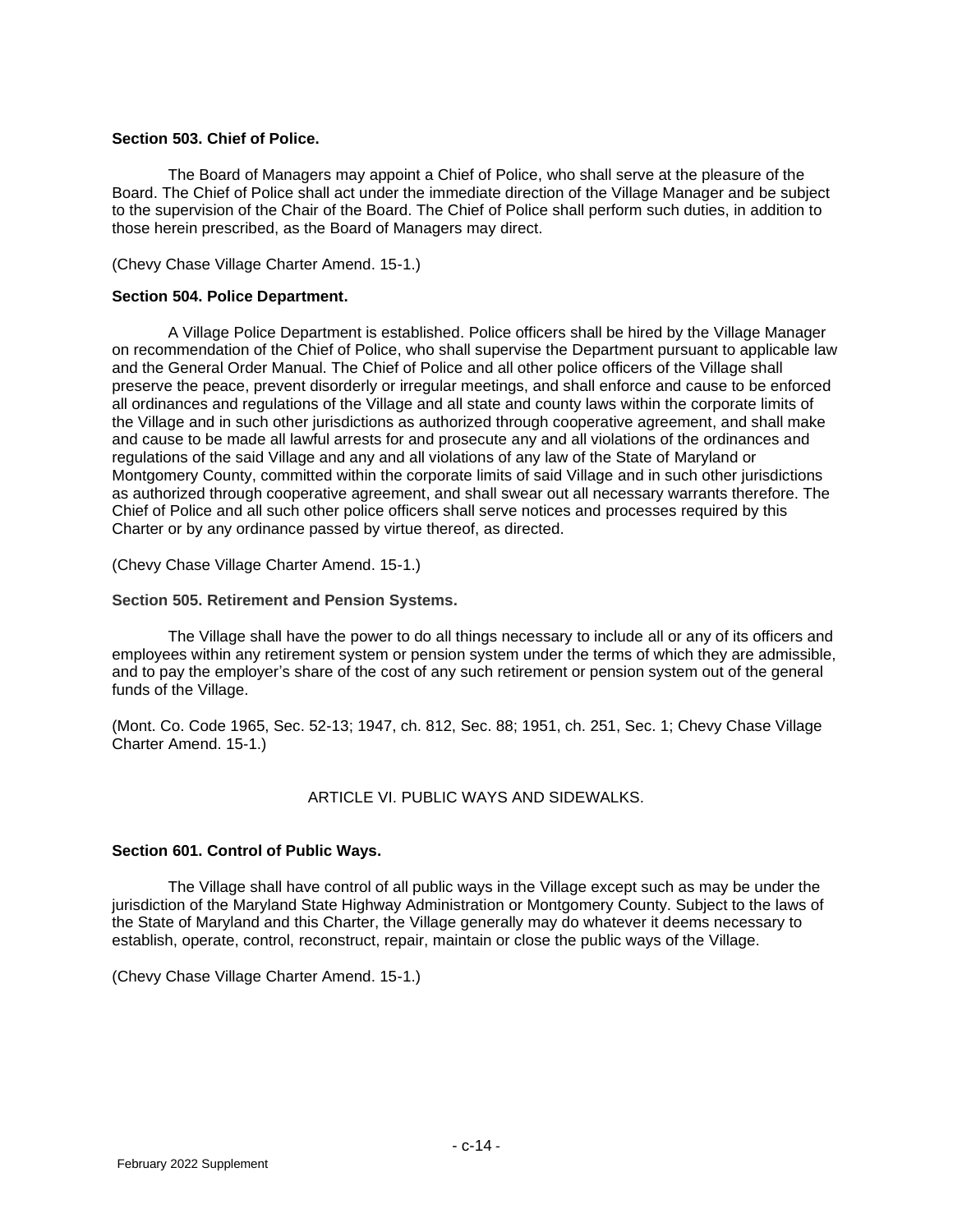# ARTICLE. VII SPECIAL ASSESSMENTS.

### **Section 701. Special Assessments for Specific Projects.**

(a) **Power to levy special assessments.** Chevy Chase Village, whenever in the judgment of the Board of Managers the public health, safety or welfare requires, shall have the power to levy taxes in the form of special assessments upon property in a limited and determinable area for special benefits conferred upon such property by the construction or reconstruction of water mains, sewer mains, storm water sewers, sidewalks, curbs, gutters, streets, roads, lanes and alleys, and to provide for the payment of all or any part of the above projects out of the proceeds of such special assessment.

- (b) **Procedure.** The procedure for levying special assessments shall be as follows:
- (1) The cost of the work and incidental expenses incurred, or to be incurred in providing the special benefits to be charged for shall be apportioned among the various properties affected according to the front foot rule.
- (2) The amount assessed against any property for any project or improvement shall not exceed the value of the benefits accruing in the property therefrom.
- (3) When desirable, the affected property may be divided into different classes to be charged different rates, but, except for this, any rate shall be uniform.
- (4) Before entering upon the construction or reconstruction of any work or improvement specified herein, or before any charge is levied, the Board of Managers shall by ordinance designate the location, extent and kind of work and improvement proposed to be done or made, the kind of materials to be used, the estimated cost of such improvement or work and the real property which will be specially benefited thereby and which it is proposed to assess to pay all or any part of the cost thereof, and shall fix a time and place when and where the owner or owners of the property, or their agents, or attorneys, may appear before the Board of Managers and be heard concerning the proposed special assessment. Such notice shall be given by sending a copy thereof by mail to the owner of record of each parcel of property assessed and to the person in whose name the property is assessed for taxation and by publication of a copy of the notice at least once in a newspaper of general circulation in Chevy Chase Village. A certificate of publication and mailing copies of the notice shall be deemed compliance with the provisions of this subsection. Failure of any owner to receive the mailed copy shall not invalidate the proceedings. The date of hearing shall be set at least ten (10) days and not more than thirty (30) days after the completion of publication and service of notice as herein provided. If after the hearing, the Board of Managers shall be of the opinion that the public health, safety or welfare requires the work or improvements proposed to be done or made, said Board of Managers shall provide by ordinance, ratification of same and may charge the expenses, therefore, or any part of such expenses against the property which said Board of Managers shall find to be specially benefited thereby according to the lineal frontage of said property.
- (5) Any person or persons desiring the construction of any public work authorized under the provisions of this section, may petition the Board of Managers in writing therefore; and if all the abutting property affected is represented in said petition and the petitioners agree therein to a waiver of legal requirements hereunder, the Board of Managers may direct the construction of said work without compliance with said legal requirements and may assess the costs thereof in accordance herewith as though all legal requirements have been complied with, and said construction or reconstruction and assessments are hereby declared to be legal and valid as in this section provided.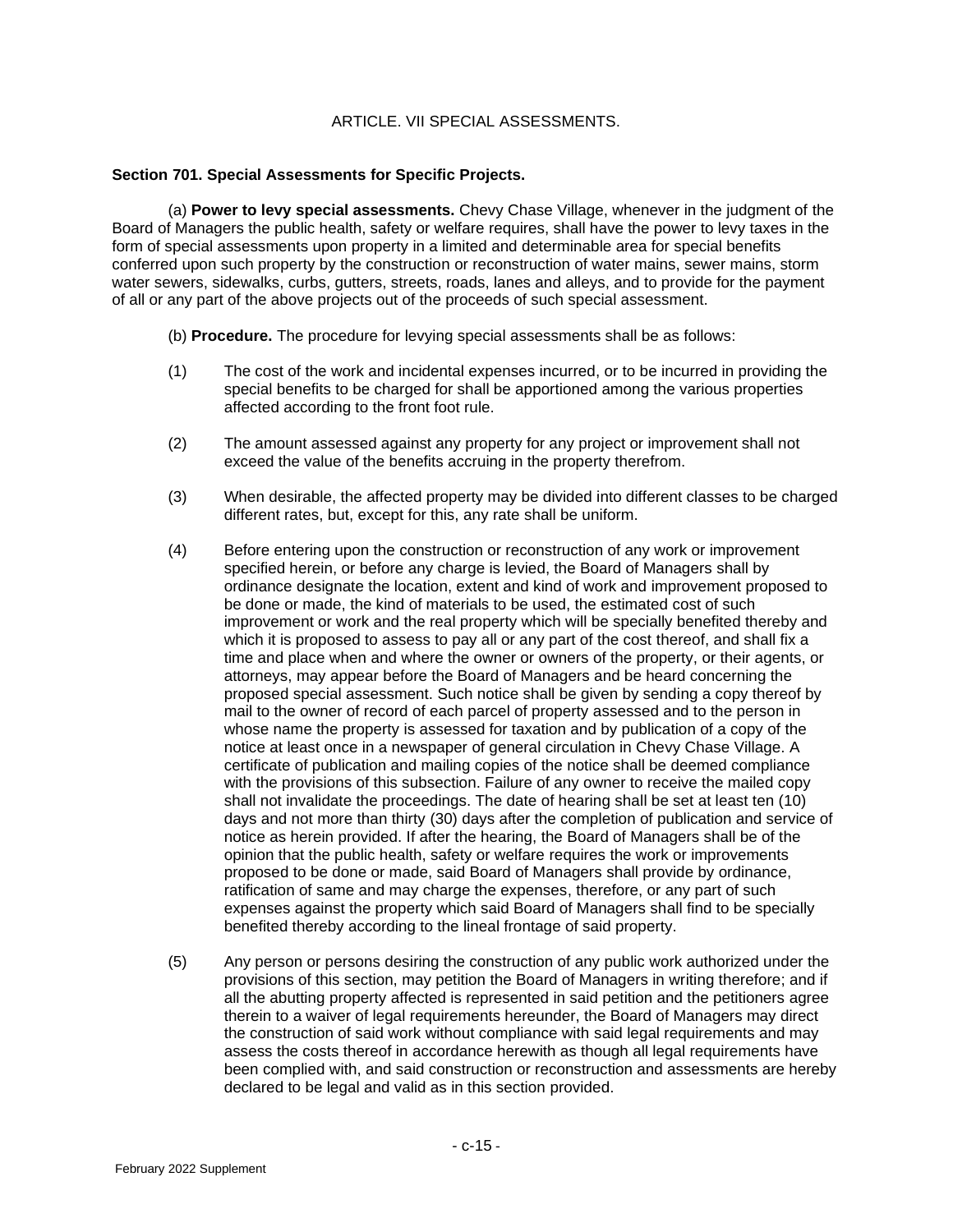- (6) Whenever a petition in writing duly signed by the owners of at least thirty percent (30%) of the front footage of all property abutting upon any such proposed public improvement shall be filed with the Board of Managers praying for the construction or reconstruction of any public improvement herein mentioned, the Board of Managers shall, after having given the notice prescribed in this section, hold a public hearing upon the matter of such petition, and shall as soon thereafter as may be convenient, render its decision thereon granting or denying the said application as in its judgment the public health, safety or welfare may require; provided, however, that in case the Board of Managers shall grant such petition, it shall thereupon proceed in all respects in the manner and in the form provided in this section.
- (7) Any interested person feeling aggrieved by the ratification of any special assessment under the provisions of this section shall have the right to appeal to the Circuit Court of Montgomery County within ten (10) days after the final notice of ratification of any assessment by the Board of Managers.
- (8) A Special Assessment may be made payable in annual or more frequent installments over such a period of time, not to exceed ten (10) years, as the Board of Managers may decide. Interest on installments shall be added in accordance with the plan in effect for Montgomery County.
- (9) All special assessments levied by the Board of Managers shall be certified by the Board of Managers to the County Council of Montgomery County for collection. The County Council is hereby authorized, empowered, and directed to have these special assessments so certified collected in the same manner as are county taxes. Each installment shall become a lien against the abutting property and any such installment not paid within six (6) months following its becoming due shall be subject to the same interest and penalties and shall be collected in the same manner as provided for the collection of unpaid county taxes in Montgomery County. All such special assessments collected shall be paid over by the County to the Treasurer of Chevy Chase Village who shall devote such funds to the exclusive purpose of paying for the improvements herein provided for or any indebtedness which may be incurred therefore.
- (10) To carry out the provisions of this section the said Board of Managers is hereby given power and authority to borrow such sums from time to time as may be needed to make such improvements, including the proportionate share thereof, if any, to be assessed against Chevy Chase Village in accordance with this section, and to issue certificates of indebtedness as evidence thereof. All sums so borrowed shall be kept in a separate account to be known as the "Special Improvement Fund" and shall be borrowed for no longer period than shall be sufficient to collect the special assessments provided for; said certificates of indebtedness shall be full and complete general obligations of Chevy Chase Village and shall be payable first from the special assessments, levied under the provisions of this section; and in the event of any deficiency occurring in the amount received from said special assessment, the Board of Managers shall make up such deficiency from the proceeds of ad valorem taxes which the Board of Managers is hereby authorized and empowered to levy upon all property within the present or future corporate limits of Chevy Chase Village subject to assessment for full municipal taxation, which taxes said Chevy Chase Village is authorized and empowered to levy in an amount sufficient to meet such deficiency, but without any limitation as to such rate or amount notwithstanding any other statutory limitation upon the power of said Chevy Chase Village to levy taxes. Certificates of indebtedness herein authorized may be issued at the discretion of the Board of Managers and without being submitted to a vote of the taxpayers or qualified voters. Such certificates of indebtedness are hereby specifically exempted from the provisions §19-301 *et seq*. of the Local Government Article, Annotated Code of Maryland and may be sold at public or private sale as the Board of Managers may determine from time to time, may be issued on a maturity schedule which